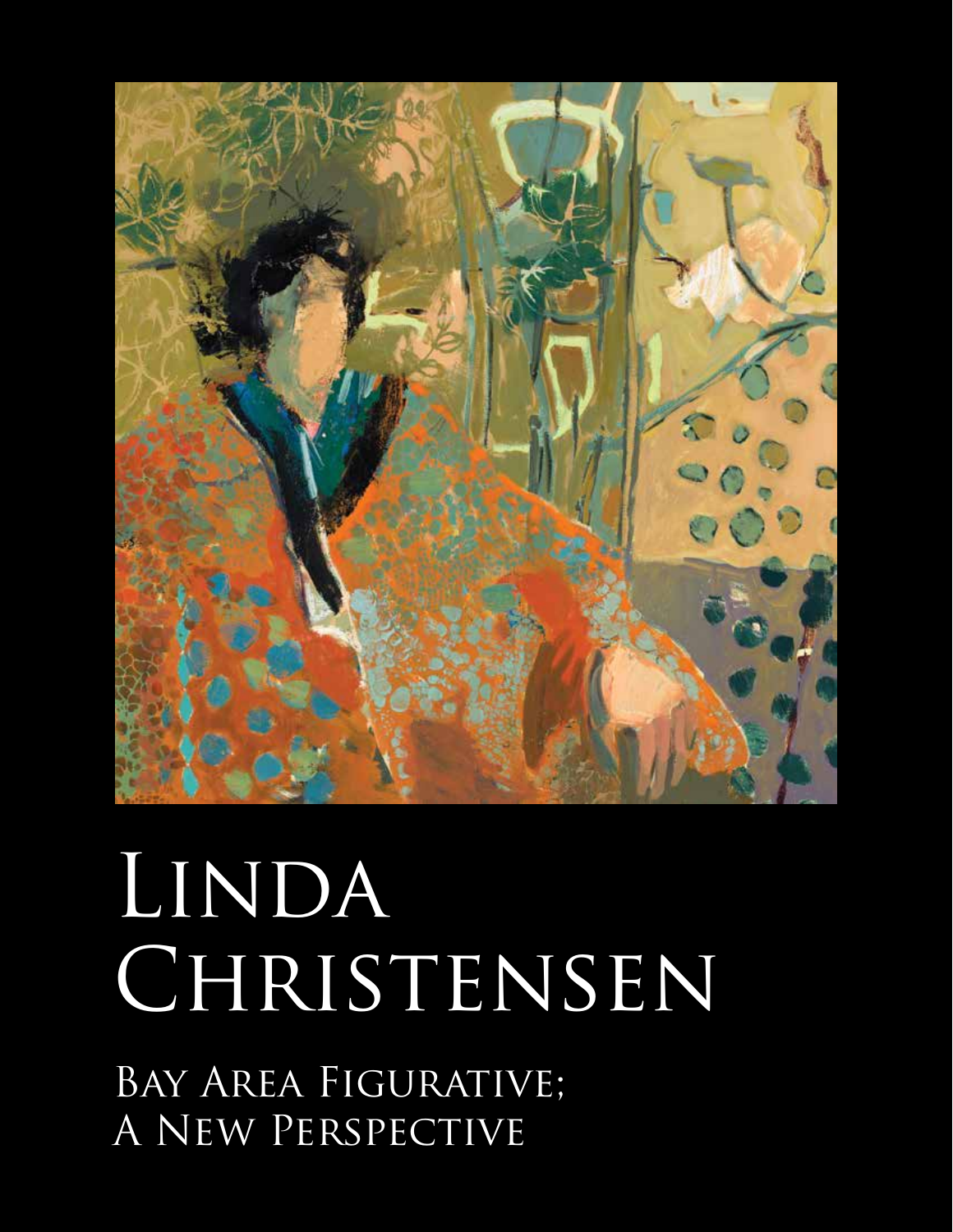

A woman sits or stands alone, or perhaps two women, but each one still alone. Their inner life is conveyed by stance, individuality defined by the crook of an arm, lift of a shoulder, tilt of a head. Linda Christensen's fascination with the revelatory qualities of instinctive, unpremeditated embodied expression is the stimulus for her own art. A practiced dancer, Christensen has an intuitive grasp of body language on a par with her grasp of color and compositional structure. The urge to explore and describe this intimate physical language motivates her to pick up her brushes, and drives her passion for making art.

Finding her way back to painting after a twenty-plus year hiatus for marriage and family, Christensen returned to school, earning a Bachelor of Arts and graduate degree from the University of California, Santa Cruz. While there, she discovered the San Francisco Bay Area Figurative group of painters, in particular artist David Park whose work especially caught her attention. Park had broken with pure Abstract Expressionism to found a new genre that returned the figure to painting just when most had considered it irrelevant.

Christensen was captivated by his composition of a woman hanging her laundry—which evoked a visceral memory of her mother—and by his gestural swaths of color. Park's dramatic handling of paint and his deft integration of figures resonated deeply with her.

Except for a few forays into landscape and interiors, Christensen's own work also revolves around the human figure. No doubt her encounter with David Park's approach, and her subsequent esteem for his fellow Bay Area figurative artist Richard Diebenkorn helped to cement her own inclinations toward figurative abstraction. Diebenkorn's influence is especially apparent in her handling of the picture plane, where depth is indicated through juxtaposing panels of blended color and creamy brushstrokes. But, as a devoted and observant people watcher, Christensen is always more interested in the emotional undercurrents inherent in ordinary human experience, and so seeks that elusive moment when a person turns inward and "reconnects" with their interior self. Christensen's unidentifiable women subjects are neither young

## "a line not perfectly straight…



—Linda Christensen

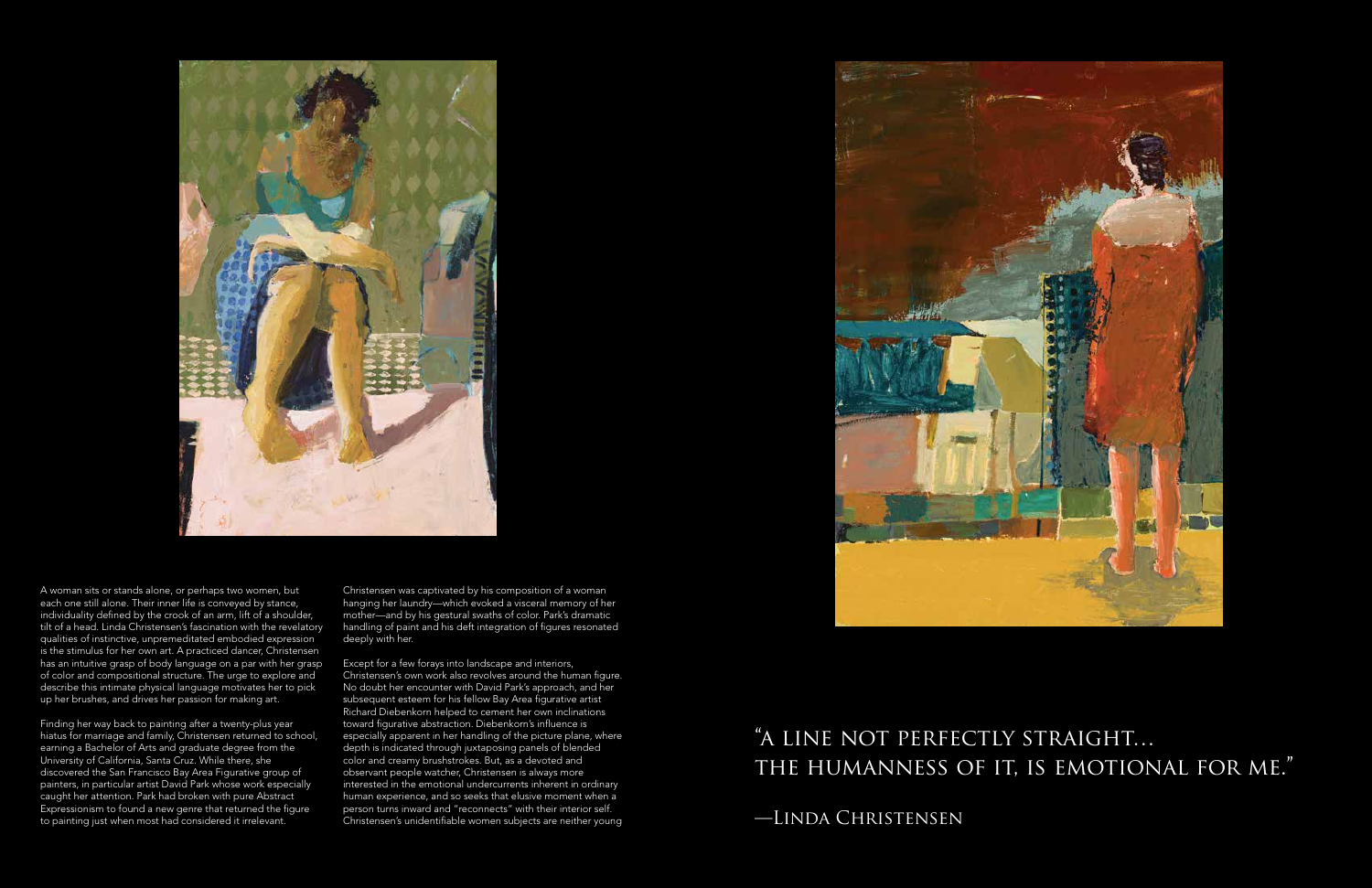



A woman sits or stands alone, or perhaps two women, but each one still alone. Their inner life is conveyed by stance, individuality defined by the crook of an arm, lift of a shoulder, tilt of a head. Linda Christensen's fascination with the revelatory qualities of instinctive, unpremeditated embodied expression is the stimulus for her own art. A practiced dancer, Christensen has an intuitive grasp of body language on a par with her grasp of color and compositional structure. The urge to explore and describe this intimate physical language motivates her to pick up her brushes, and drives her passion for making art.

Finding her way back to painting after a twenty-plus year hiatus for marriage and family, Christensen returned to school, earning a Bachelor of Arts and graduate degree from the University of California, Santa Cruz. While there, she discovered the San Francisco Bay Area Figurative group of painters, in particular artist David Park whose work especially caught her attention. Park had broken with pure Abstract Expressionism to found a new genre that returned the figure to painting just when most had considered it irrelevant.

Christensen was captivated by his composition of a woman hanging her laundry—which evoked a visceral memory of her mother—and by his gestural swaths of color. Park's dramatic handling of paint and his deft integration of figures resonated deeply with her.

Except for a few forays into landscape and interiors, Christensen's own work also revolves around the human figure. No doubt her encounter with David Park's approach, and her subsequent esteem for his fellow Bay Area figurative artist Richard Diebenkorn helped to cement her own inclinations toward figurative abstraction. Diebenkorn's influence is especially apparent in her handling of the picture plane, where depth is indicated through juxtaposing panels of blended color and creamy brushstrokes. But, as a devoted and observant people watcher, Christensen is always more interested in the emotional undercurrents inherent in ordinary human experience, and so seeks that elusive moment when a person turns inward and "reconnects" with their interior self. Christensen's unidentifiable women subjects are neither young nor old, and operate much like an archetype. Her depictions of them absorbed in contemplation or immersed in solitary activity acknowledge her empathy with a few noted artists whose influence she freely admits. French Impressionist Berthe Morisot, one of the first artists to portray women with their families at home, photographer Dorothea Lange, one of the first to examine women's struggle with poverty, and American realist painter Edward Hopper, one of the first to depict the eerie solitariness of city life, are all stances reflected in her work.

Christensen is a committed artist who spends long hours every day in her studio. She often begins painting abstractly and without a distinct idea, laying on color to help establish a flow. She will add in figures and other compositional elements with a quick sketch, then flesh them out with generous quantities of paint blended on her table-sized palette, or with sharp-edged blocks of color applied with a palette knife. An expressionist at heart, she mostly foregoes drawing noting, "a line not perfectly straight… the humanness of it, is emotional for me." As she



works, figures and their surroundings emerge with equal vigor, constructed and defined exclusively through the addition or subtraction of layers of paint. Of this process she says, "I never draw an arm, it's just what's left. I'd rather draw negative space."

In recent works, Christensen has incorporated areas of pattern into her paintings, designing and constructing her own stencils for the process. This innovation has allowed her to break with repetitive habits and expanded her outlook. In the painting, *Night Sky*, 2015, she makes good use of the inclusion of only a few rows of blue dots. Their subtle, seemingly incidental presence adds an unexpected lightness to a quiet moment, and the intersecting blues work to unite the palette and pull the solitary figure more deeply into the scene.

A more complex and dynamic use of pattern makes a big impact in Christensen's painting *Host*, 2015. The single waiting figure, her shoulders slightly raised as she grips the chair, is immersed in and defined by richly blended zones of color and

areas of variously sized dots and plant forms. The work evokes Henri Matisse's brightly patterned Fauvist arrangements, and Édouard Vuillard's dazzling but somewhat claustrophobic interiors. Christensen's eye for color is truly adventurous, and the play of rusty oranges and complementary blues set against muted greens and creams, not to mention her daring touches of pure black, make this painting shimmer.

Christensen takes her Matisse-Vuillard inflected interiors out into nature with the powerful painting *Journal*, 2015. Two women pose side-by-side, a little too far apart to imply true intimacy—their stances not quite harmonious. Matching white dresses glow fiercely with strong summer light, and despite the riotous fields of brilliant oranges, reds, and yellows, the women anchor and dominate the scene. Their bluish shadows mirror the smeary blues of the sea and draw the composition together. Interspersed areas of pattern, dotted with goldenrod ovals and red diamonds add the element of detail, a visual surprise in the otherwise loose, open fields of color. Again Christensen drenches us with her saturated palette and vivid

juxtapositions of color. Placing two bright white figures at center set against a ground of advancing hot color is a daring move, which she pulls off with stunning success. The two mysteriously intriguing figures leave us wanting to know more.

Christensen commits herself emotionally to each work she creates. Her paintings are imbued with personal intention and expression—an attitude she feels is crucial for her own or for any valid artistic endeavor. Her figurative subjects may exist in a hushed arena of stilled time or in lush gardens of color, and whether she conjures them caught in mid stride, distracted, contemplative, or working, they are portrayed without false sentimentality. The seemingly uneventful moments she depicts are in fact made momentous by her recognition of embodied human expression and her eye for color and composition. Christensen actively seeks out those things we miss, and works to honor and beautify them in her art.

Helaine Glick Curatorial Advisor